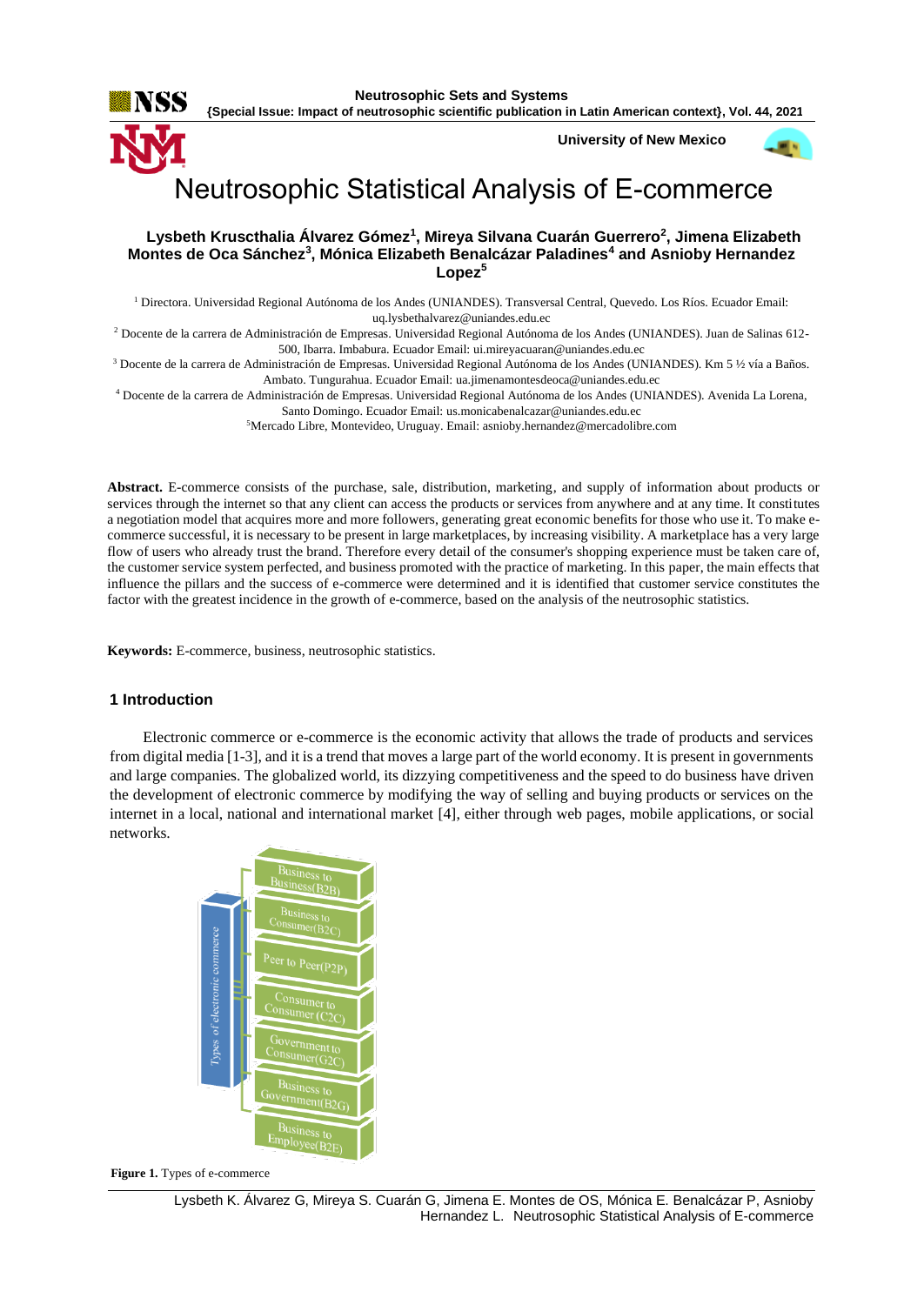Nowadays, various types of e-commerce can be done: (see Figure 1) [\[5\]](#page-7-0). These allow anyone to start an online business. Among the most used are B2B and B2C (see Figure 2). In 2015, B2B accounted for 89% of global e-commerce. The rest (11%) to B2C [\[6\]](#page-7-1), the latter grew annually by 31% on average between 2014 and 2017, leading the United States with sales of \$ 7.1 trillion, corresponding to 28% of global e-commerce [\[7\]](#page-7-2). Thus, the amount of global e-commerce would increase in total from 1.3 to 4.9 trillion dollars.

The use of e-commerce generates millionaire profits; during 2015 the global e-commerce market exceeded 25 trillion dollars [\[8\]](#page-7-3) and contributed in 2016 to the increase of 2.92% of GDP worldwide, verifying that the use of online stores by companies increases their exports and productivity, with a growth in the use of broadband in the countries, thus increasing the trading relationship [\[9\]](#page-7-4).



**Figure 2.** Types of electronic commerce that are most used in the world.

For the proliferation of e-commerce, technologies play an essential role in the exchange, promotion and sales of products and services today and their use is increasing. Among the most important electronic commerce sites in 2019 are Amazon, JD.com, Alibaba, eBay, Rakuten, Zalando, and Otto [\[10-13\]](#page-7-5).



**Figure 3.** Incomings of the main e-commerce companies in 2019.

This new form of business undoubtedly represents a driving force for the economic development of the business sector, as well as for developed and developing nations [\[14\]](#page-7-6). As organizations grow in size, e-commerce becomes more complex and challenging and to maintain customer attention, it is necessary to create a strong relationship with the customer and offer services that attract them to visit the website frequently, buy products and services and carry out successful digital marketing activities [\[15\]](#page-7-7), which are essential to the success of an ecommerce business today [\[1-3\]](#page-6-0).

All the effort invested in creating and marketing a product will be wasted if the logistics involved in delivery are not robust. In addition, a negative experience will leave a bad impression on the customer, reducing the probability that they will return to the online store [\[16\]](#page-7-8). Another important impact is to guarantee security in financial transactions between customers and suppliers, combat fraud and unwanted emails [\[17\]](#page-7-9), and prioritize authentication and controls over access to data.

Lysbeth K. Álvarez G, Mireya S. Cuarán G, Jimena E. Montes de OS, Mónica E. Benalcázar P, Asnioby Hernandez L. Neutrosophic Statistical Analysis of E-commerce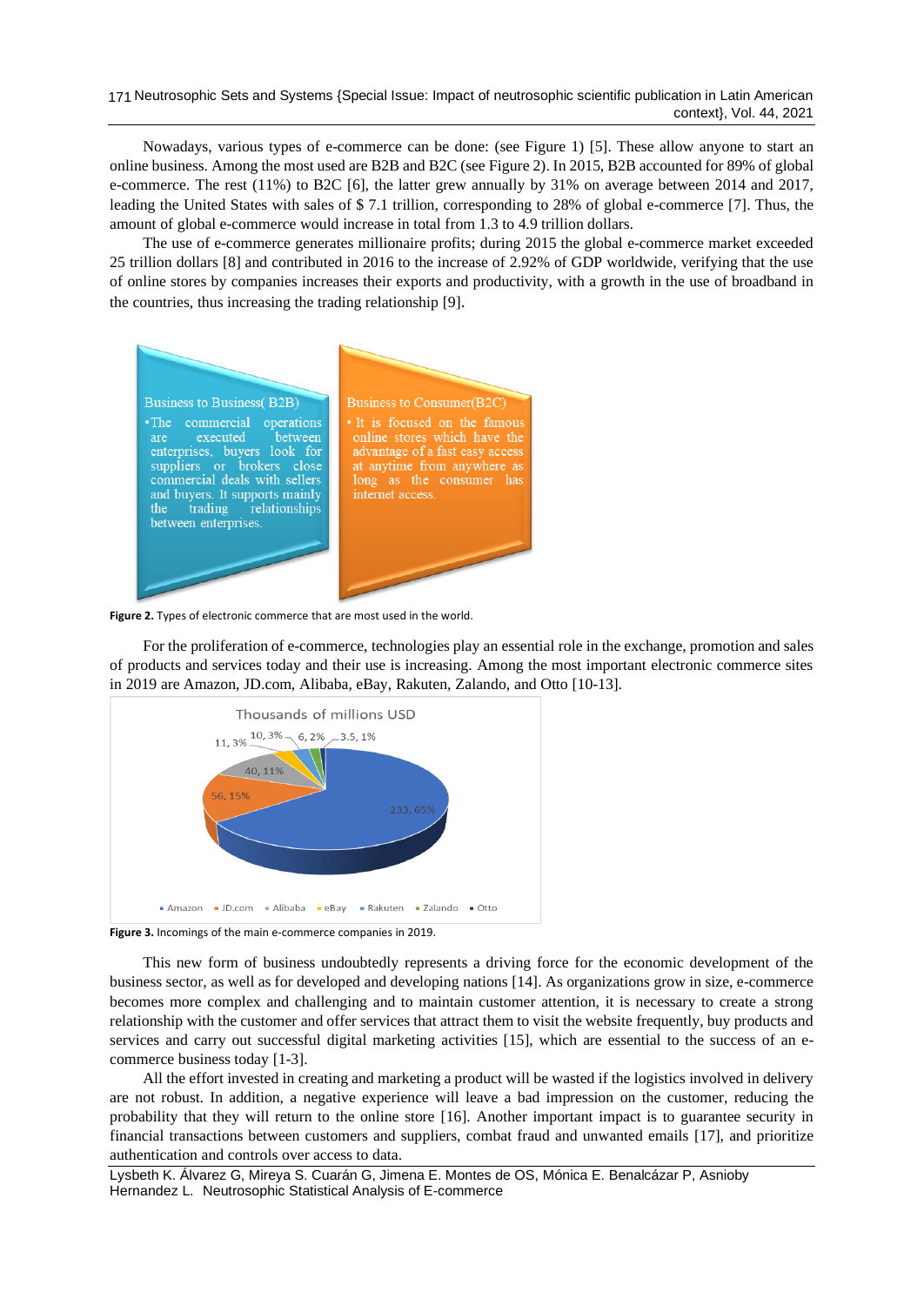Neutrosophic Sets and Systems {Special Issue: Impact of neutrosophic scientific publication in Latin American 172 context}, Vol. 44, 2021

For the analysis of the factors that affect electronic commerce, it is defined:

- Problem situation: effects on the development of e-commerce
- Main objective: define the main effects that influence the success of e-commerce
- Specific objectives:
	- ➢ Determine the factors that affect the variable analyzed
	- $\triangleright$  Carry out the measurement and modeling of the variable<br> $\triangleright$  Define the potential alternatives to mitigate the effects
	- ➢ Define the potential alternatives to mitigate the effects that influence the success of the ecommerce



**Figure 4.** Development of the study

#### **2 Materials and methods**

[\[18-40\]](#page-7-10) Neutrosophic probabilities and statistics are a generalization of classical and imprecise probabilities and statistics. For example, the Neutrosophic Probability of an event E is the probability that event E will occur [\[41\]](#page-8-0), the probability that event E does not occur, and the probability of indeterminacy (not knowing whether event E occurs or not). In classical probability nsup  $\leq$ 1, while in neutrosophic probability nsup  $\leq$ 3+. The function that models the neutrosophic probability of a random variable x is called the neutrosophic distribution:

$$
NP(x) = (T(x), I(x), F(x)),
$$

Where  $T(x)$  represents the probability that the value x occurs,  $F(x)$  represents the probability that the value x does not occur, and  $I(x)$  represents the indeterminate or unknown probability of the value x. Neutrosophic Statistics is the analysis of neutrosophic events and deals with neutrosophic numbers, the neutrosophic probability distribution [\[42\]](#page-8-1), neutrosophic estimation, neutrosophic regression, etc. It refers to a set of data formed totally or partially by data with some degree of indeterminacy and the methods to analyze them.

Neutrosophic statistical methods allow the interpretation and organization of neutrosophic data (data that can be ambiguous, vague, imprecise, incomplete, or even unknown) to reveal the underlying patterns [\[43\]](#page-8-2).

In short, the Neutrosophic Logic [\[44,](#page-8-3) [45\]](#page-8-4), Neutrosophic Sets and Neutrosophic Probabilities and Statistics have a wide application in various research fields and constitute a new reference of study in full development.

The Neutrosophic Descriptive Statistics includes all the techniques to summarize and describe the characteristics of the neutrosophic numerical data [\[46\]](#page-8-5).

Neutrosophic Numbers are numbers of the form where a and b are real or complex numbers [\[47\]](#page-8-6), while "I" is the indeterminacy part of the neutrosophic number N.

 $N = a + bl.$ 

The study of neutrosophic statistics refers to a neutrosophic random variable where  $X_l$  and  $X_u I_N$  represent the corresponding lower and upper level that the studied variable can reach, in an indeterminate interval  $[I_l, I_u]$ . Following the neutrosophic mean of the variable  $(\bar{x}_N)$ when formulating: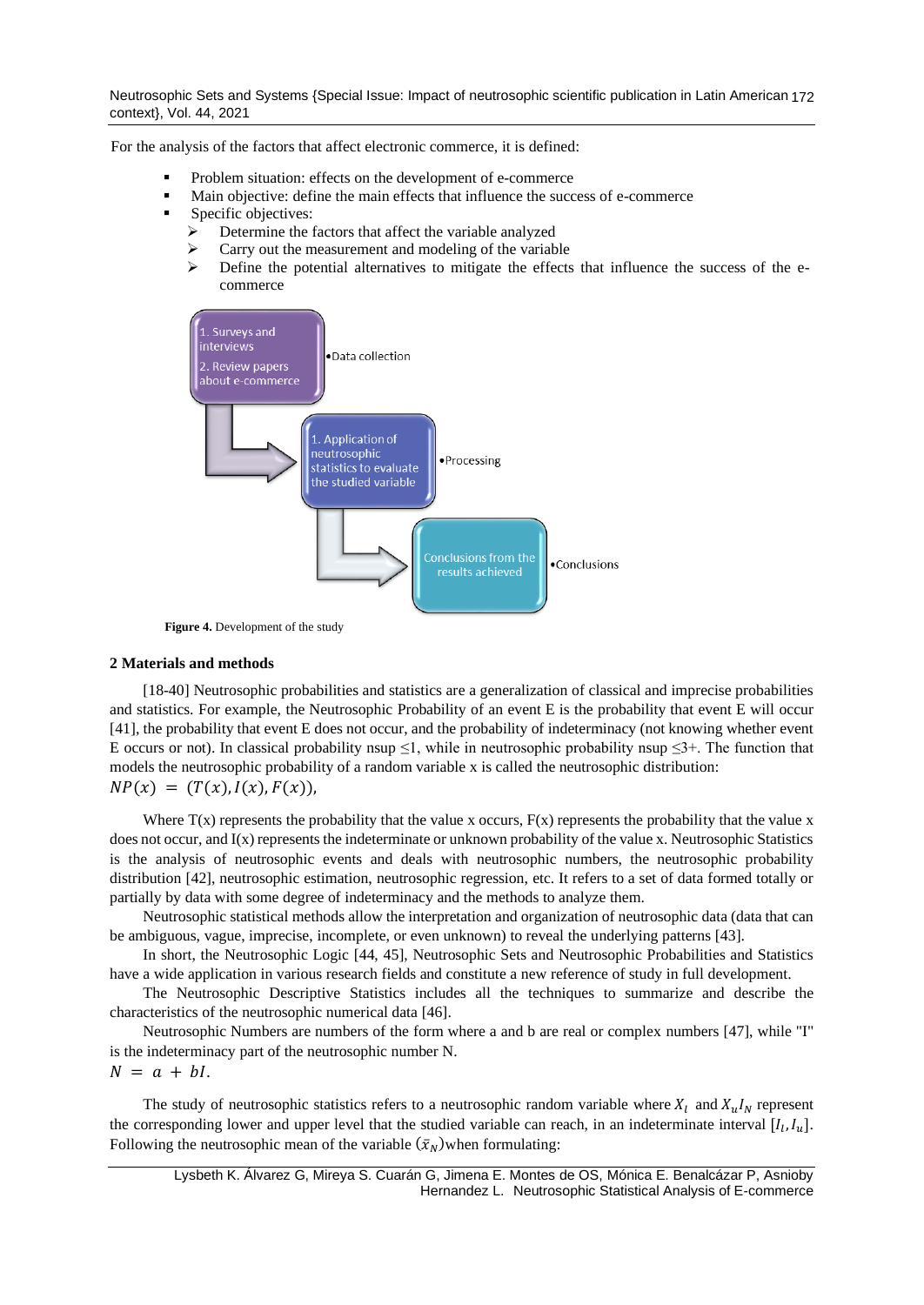173 Neutrosophic Sets and Systems {Special Issue: Impact of neutrosophic scientific publication in Latin American context}, Vol. 44, 2021

$$
X_N = X_l + X_u I_N; I_N \in [I_l, I_u]
$$
\n
$$
(1)
$$

Where 
$$
\bar{x}_a = \frac{1}{n_N} \sum_{i=1}^{n_N} X_{il} \bar{x}_b = \frac{1}{n_N} \sum_{i=1}^{n_N} X_{iu} n_N \in [n_l, n_u]
$$
 (2)

is a neutrosophic random sample. However, for the calculation of neutral squares (NNS), it can be calculated as follows.

$$
\sum_{i=1}^{n_N} (X_i - \bar{X}_{iN})^2 = \sum_{i=1}^{n_N} \begin{bmatrix} \min\left( \frac{(a_i + b_i I_L)(\bar{a} + \bar{b} I_L), (a_i + b_i I_L)(\bar{a} + \bar{b} I_U)}{(a_i + b_i I_U)(\bar{a} + \bar{b} I_L), (a_i + b_i I_U)(\bar{a} + \bar{b} I_U)} \right) \\ \max\left( \frac{(a_i + b_i I_L)(\bar{a} + \bar{b} I_L), (a_i + b_i I_L)(\bar{a} + \bar{b} I_U)}{(a_i + b_i I_U)(\bar{a} + \bar{b} I_L), (a_i + b_i I_U)(\bar{a} + \bar{b} I_U)} \right) \end{bmatrix}, l \in [I_L, I_U]
$$
(3)

Where  $a_i = X_i b_i = X_u$ . The variance of the neutrosophic sample can be calculated through

$$
S_N^2 = \frac{\sum_{i=1}^{n} (X_i - \bar{X}_{iN})^2}{n_N}; S_N^2 \in [S_L^2, S_U^2]
$$
\n(4)

The neutrosophic coefficient (NCV) measures the consistency of the variable. The lower the NCV value, the more consistent the factor's performance is than the other factors. NCV can be calculated as follows [\[48\]](#page-8-7).

$$
CV_N = \frac{\sqrt{s_N^2}}{\bar{x}_N} \times 100; CV_N \epsilon [CV_L, CV_U]
$$
\n
$$
(5)
$$

#### **3 Results**

### **Data collection**

After analyzing the different approaches in the introduction of this paper, the techniques described above are applied as follows: for the growth of e-commerce and due to the complexity and indeterminacy of the data, we decided to apply the neutrosophic statistics for modeling the analyzed variable.

From the information processing and the consensus of the experts, the factors that most affect e-commerce and the variable to be modeled were determined (Table 1).

**Resources needed to create or maintain e-commerce Initials Factors that affect business success (e-commerce) Scale Occurrence of the incident** Security in financial transactions V Digital security expected in Evaluative contractions is the extended to 3 people per day, report a breaches  $[0; 3]$  From 0 to 3 people per day, report a violation of their data Market M Marketing does not guarantee trust in the website [0; 3] 0 to 3 people do not recommend the website due to the low level of publicity and promotion Positioning of the business in web search engines D Difficulty accessing the platform  $[0; 3]$ From 0 to 3 people per day comment that they had some difficulty accessing the website Customer Support B Low interaction with customers  $[0; 3]$  0-3 people per day complain about customer service delays

Variable analyzed: e-commerce growth, for a sample of  $n = 120$  for each factor (f)

Lysbeth K. Álvarez G, Mireya S. Cuarán G, Jimena E. Montes de OS, Mónica E. Benalcázar P, Asnioby Hernandez L. Neutrosophic Statistical Analysis of E-commerce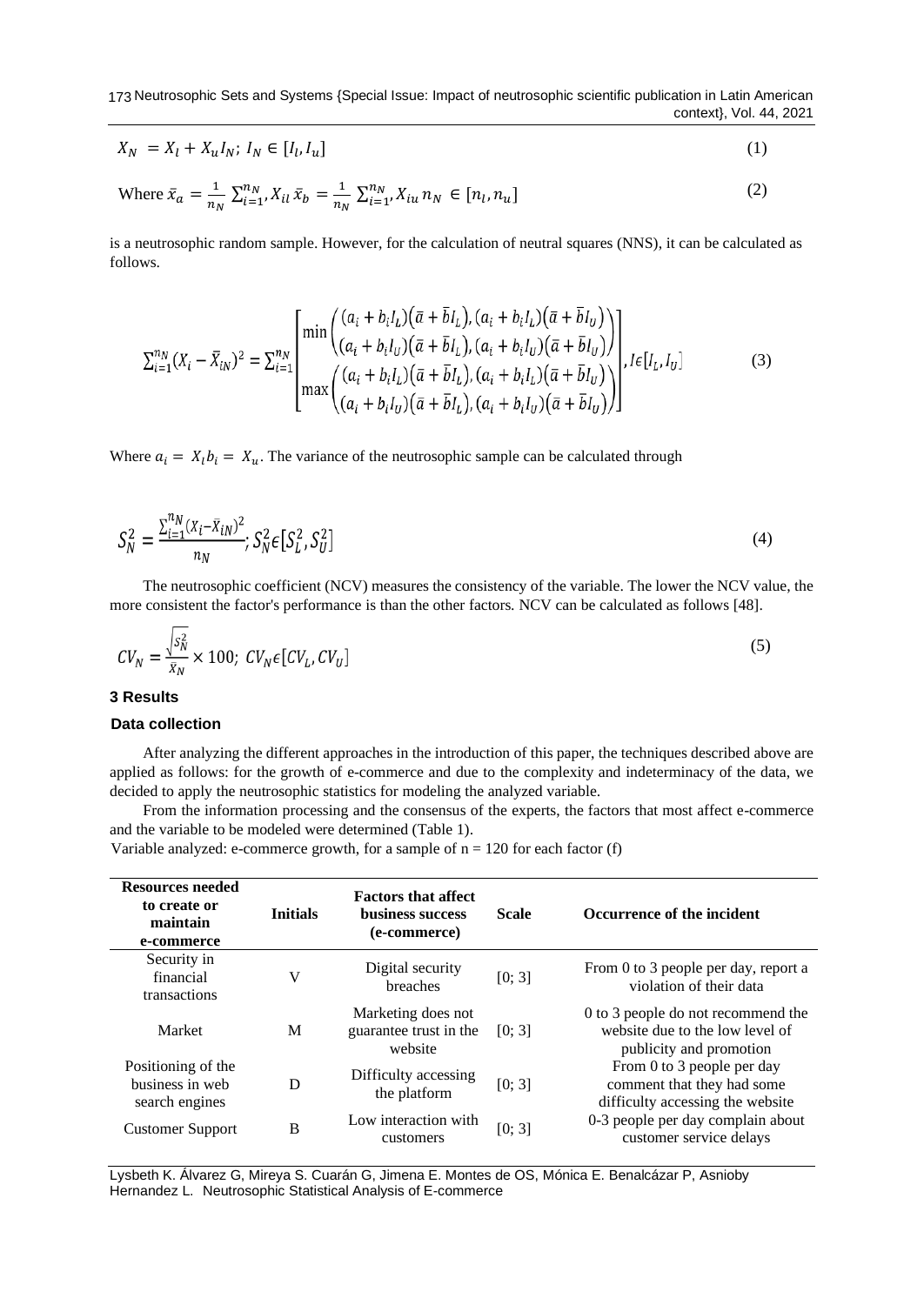Neutrosophic Sets and Systems {Special Issue: Impact of neutrosophic scientific publication in Latin American 174 context}, Vol. 44, 2021

| Logistics |  | Delays in delivery<br>tımes | [0; 3] | 0 to 3 people have problems with<br>the delivery of the purchased<br>product |
|-----------|--|-----------------------------|--------|------------------------------------------------------------------------------|
|-----------|--|-----------------------------|--------|------------------------------------------------------------------------------|

**Table 1.** Incidence range for each factor.

To model the neutrosophic statistics, it was decided to code the factors to make the results viable (Table 2).

| Code | <b>Initials</b> | <b>Factors that affect business success</b>       |
|------|-----------------|---------------------------------------------------|
| A    |                 | Digital security breaches                         |
| B    | М               | Marketing does not guarantee trust in the website |
|      | D               | Difficulty accessing the platform                 |
|      |                 | Low interaction with customers                    |
| E    | А               | Delays in delivery times                          |

**Table 2.** Determinant factors for the business success.

For the development of the statistical study, the neutrosophic frequencies of the determining factors in the success of an electronic commerce business are analyzed. For each factor, an incidence is analyzed in an interval of days for each factor, which makes up the set of affectations for e-commerce to become a sales success.

|                          |                         | <b>Neutrosophic frequencies</b> |            |           |             |  |  |
|--------------------------|-------------------------|---------------------------------|------------|-----------|-------------|--|--|
| <b>Days</b>              | $\overline{\mathbf{V}}$ | M                               | D          | $\bf{B}$  | $\mathbf A$ |  |  |
| 1                        | [1; 2]                  | [1; 4]                          | [2; 5]     | [0; 1]    | [0; 1]      |  |  |
| $\overline{c}$           | [0; 1]                  | [3;5]                           | [2; 4]     | [2; 4]    | [3;6]       |  |  |
| $\overline{\mathbf{3}}$  | [0; 0]                  | [0; 1]                          | [0; 3]     | [0; 3]    | [3;6]       |  |  |
| $\overline{\mathcal{L}}$ | [1; 2]                  | [0; 1]                          | [0; 1]     | [3;6]     | [1; 4]      |  |  |
| 5                        | [0; 0]                  | [3;6]                           | [1; 2]     | [0; 2]    | [0; 1]      |  |  |
| $\sqrt{6}$               | [1; 2]                  | [3;6]                           | [1;3]      | [0; 3]    | [1; 4]      |  |  |
| $\boldsymbol{7}$         | [1;1]                   | [2;5]                           | [1;1]      | [0; 2]    | [0; 3]      |  |  |
| $\,$ 8 $\,$              | [1;1]                   | [1;1]                           | [3;3]      | [0; 3]    | [0; 1]      |  |  |
| 9                        | [0; 1]                  | [1;3]                           | [0; 0]     | [0; 0]    | [1;1]       |  |  |
| 10                       | [1;1]                   | [0; 0]                          | [0; 0]     | [2; 2]    | [2; 2]      |  |  |
| 11                       | [0; 1]                  | [3; 4]                          | [3;3]      | [3;5]     | [1; 2]      |  |  |
| 12                       | [0; 1]                  | [2; 4]                          | [3;6]      | [2; 5]    | [0; 0]      |  |  |
| 13                       | [0; 1]                  | [1;1]                           | [1;1]      | [1; 4]    | [2; 5]      |  |  |
| 14                       | [1;1]                   | [2; 2]                          | [0; 3]     | [3;3]     | [1;3]       |  |  |
| 15                       | [0; 1]                  | [0; 0]                          | [0; 2]     | [0; 1]    | [3;6]       |  |  |
| 16                       | [0; 0]                  | [2;5]                           | [1;1]      | [1;1]     | [3;3]       |  |  |
| 17                       | [1;1]                   | [3;6]                           | [1; 2]     | [2; 2]    | [1; 4]      |  |  |
| 18                       | [0; 0]                  | [0; 0]                          | [1;3]      | [1;3]     | [1;1]       |  |  |
| 19                       | [1;1]                   | [2;5]                           | [1;3]      | [1;1]     | [2;3]       |  |  |
| 20                       | [1;1]                   | [1;3]                           | [2;3]      | [3;6]     | [3; 4]      |  |  |
| $0-120$                  | [60; 125]               | [186; 359]                      | [175; 353] | 177; 358] | [173; 353]  |  |  |

**Table 3.** Neutrosophic frequencies of factors

Table 3 analyzed the neutrosophic frequency of occurrence of the determining factors in the development of e-commerce, for 120 days, with an occurrence level of [0; 6] for each factor per day with a total indeterminacy level of a = 65, b = 173, c = 178, d = 181, e = 180, and a level of representativeness of  $[48.19\%; 52.00\%]$ , on the days that 6 impacts per factor were recorded, with an incidence of 52% in terms of digital security violations.

#### Neutrosophic statistical analysis

From the data on the effects that affect the business (table 4), it will be possible to understand which factor implies a representative mean  $\bar{x} = \in [\bar{x}_L; \bar{x}_U]$ , the values of the neutrosophic means are calculated and for the study of the variations in the effects, the values of the neutrosophic standard deviation  $S_N \in [S_L; S_U]$ . To determine which impact requires a greater impact on business growth, the  $CV_N \in [CV_L; CV_U]$  values are calculated.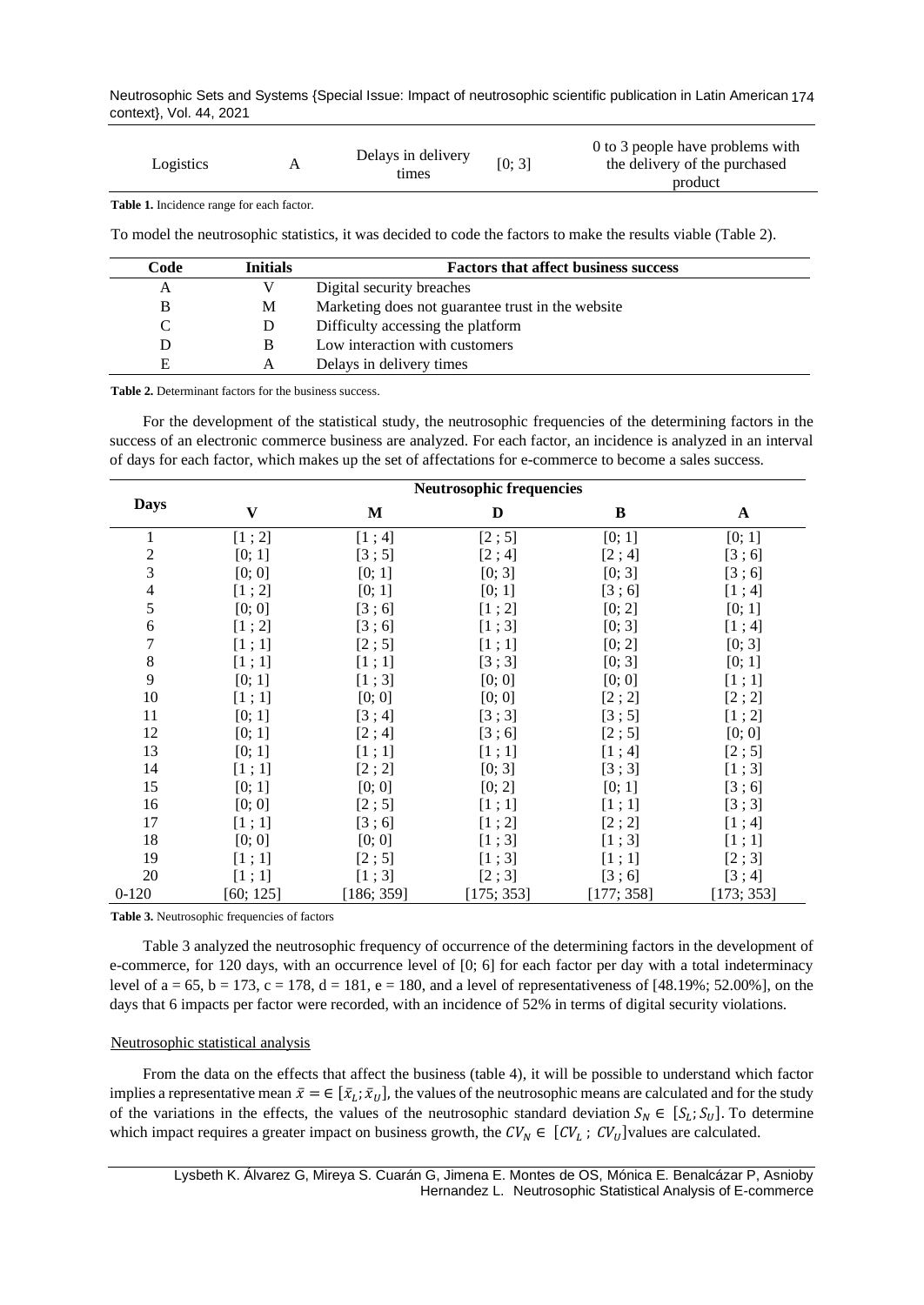175 Neutrosophic Sets and Systems {Special Issue: Impact of neutrosophic scientific publication in Latin American context}, Vol. 44, 2021

| <b>Factors</b>                                    | $\overline{x}_N$ | YN             | <b>CVN</b>     |
|---------------------------------------------------|------------------|----------------|----------------|
| Digital security breaches                         | [0.5; 1,042]     | [0.112; 0.934] | [0.224; 0.896] |
| Marketing does not guarantee trust in the website | [1.55; 2.992]    | [0.707; 2.39]  | [0.456; 0.799] |
| Difficulty accessing the platform                 | [1,458; 2,942]   | [0.695; 2.24]  | [0.477; 0.761] |
| Low interaction with customers                    | [1,475; 2,983]   | [0.721; 2,106] | [0.489; 0.706] |
| Delays in delivery times                          | [1,442; 2,942]   | [0.681; 2,237] | [0.472; 0.76]  |

**Table 4.** Neutrosophic statistical analysis of incidents in online business

In table 4, we determined that the factors. *Marketing does not guarantee trust in the website* and *low interaction with customers* have higher mean values that affect the other factors. This means that the M and B factors are, on average, the ones that most affect an online commerce business to be successful and evolve, while the value of  $CV_{Nb}$  in the low interaction with customers is lower than the rest. This means that the result of factor B has a more consistent, coherent, and precise impact when evaluating indeterminacy than the other factors in ecommerce (Figure 5).



**Figure 5:** Neutrosophic bar chart of incidents for the development of the online business

#### Comparative analysis

To calculate the associated referent indeterminacy measure  $\bar{x} = \in [\bar{x}_L; \bar{x}_U]$ ,  $S_N \in [S_L; S_U]$  and  $CV_N \in$  $[CV_L; CV_U]$  for the form of neutrosophic numbers (Table 5), in the results, we observe that the values range from 0.489 to 0.706 with indeterminacy measure 30.7 generating a negative impact on poor communication with customers.

| <b>Factors</b> | $\overline{x}_N$                    | YN                                      | <b>CVN</b>                             |
|----------------|-------------------------------------|-----------------------------------------|----------------------------------------|
| V              | $0.5 + 1.042$ I;I $\in [0, 0.52]$   | $0.112 + 0.934$ I;I $\in$<br>[0; 0.88]  | $0.224 + 0.896$ I;I $\in$<br>[0; 0.75] |
| M              | $1.55 + 2,992$ I;I $\in [0, 0.48]$  | $0.707 + 2.39$ I;I $\in$<br>[0; 0.70]   | $0.456 + 0.799$ I;I $\in$<br>[0; 0.42] |
| D              | $1,458 + 2,942$ I;I $\in [0, 0.50]$ | $0.695 + 2.24$ I;I $\in$<br>[0; 0.69]   | $0.477 + 0.761$ I;I $\in$<br>[0; 0.37] |
| B              | $1,475 + 2,983$ I;I $\in [0, 0.50]$ | $0.721 + 2.106$ I; I $\in$<br>[0; 0.65] | $0.489 + 0.706$ I;I $\in$<br>[0; 0.30] |
| A              | $1,442 + 2,942$ I;I $\in [0, 0.51]$ | $0.681 + 2.237$ I;I $\in$<br>[0; 0.69]  | $0.472 + 0.76$ I;I $\in$<br>[0; 0.37]  |

**Table 5.** Neutrosophic statistical analysis

Lysbeth K. Álvarez G, Mireya S. Cuarán G, Jimena E. Montes de OS, Mónica E. Benalcázar P, Asnioby Hernandez L. Neutrosophic Statistical Analysis of E-commerce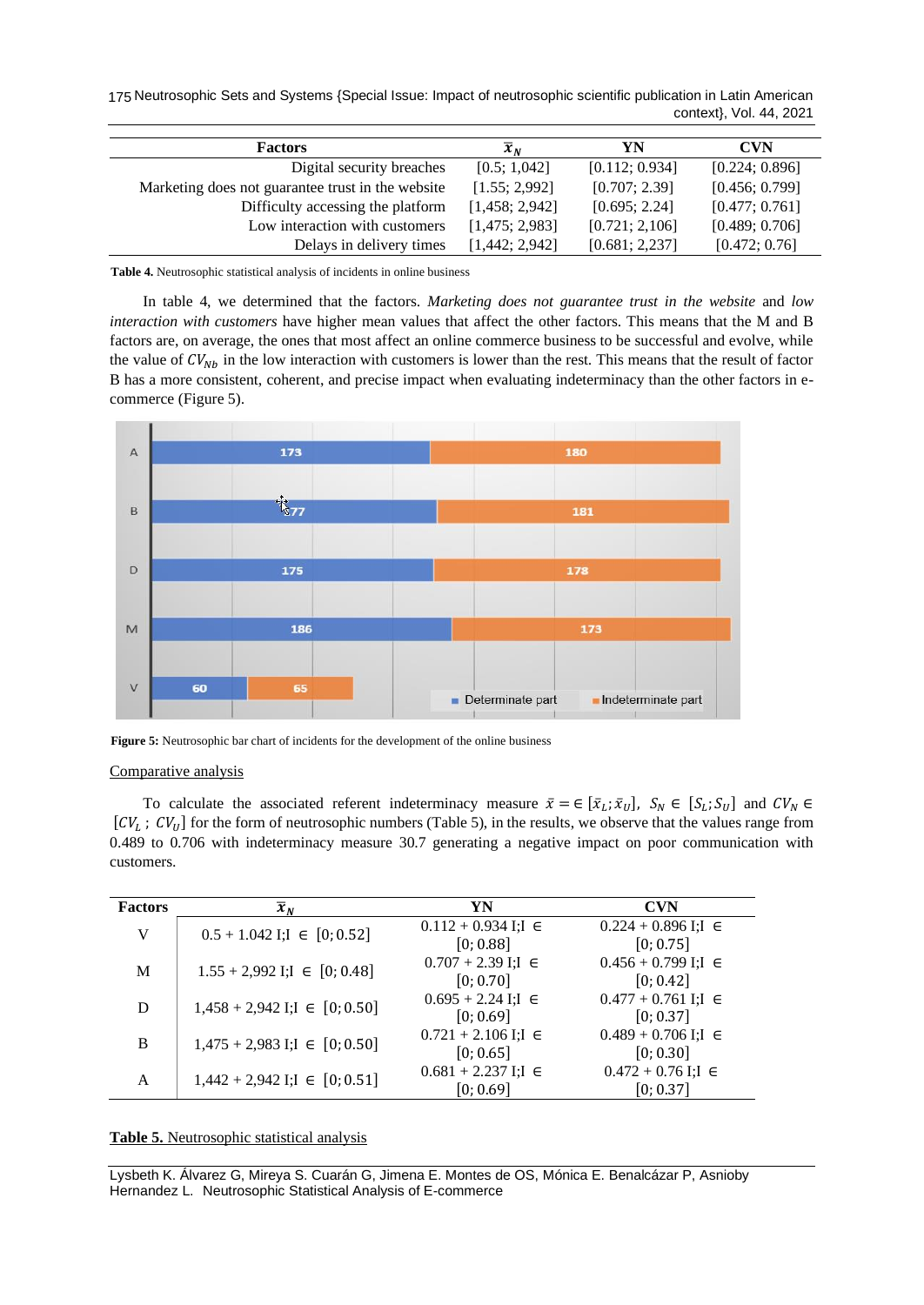Neutrosophic Sets and Systems {Special Issue: Impact of neutrosophic scientific publication in Latin American 176 context}, Vol. 44, 2021

Alternatives to mitigate negative effects on e-commerce

With this study, it was determined that one of the main priorities of electronic commerce is to enhance the Customer Service System. Online chats are a very easy-to-use tool that will improve customer service in two fundamental aspects, quality and speed. It is a strategy that manages to reach the recipients more quickly. Several reasons lead the client to contact your company: defects, doubts, claims, suggestions, delivery time, among others, and the use of various communication channels to offer solutions at all times and raise the prestige of the company's online store is the point of reference for anyone who wants to start an online business. So, it is necessary to train professionals, they must have the ability to serve clients with patience, cordiality, efficiency, and clarify all doubts. There is no better customer service than offering you quick answers to your client's problems.



**Figure 6.** Alternatives to enhance communication channels

# **Conclusions**

E-commerce needs to overcome various obstacles and public policy challenges. For example, limited and deficient connectivity and inadequate technological infrastructure, postal services with unsatisfactory performance, legal and regulatory frameworks that restrict the degree to which people trust and carry out online transactions, in addition to creating promotions and enhancing the communication channel with the consumer, are some of the main reasons for the growth and success of electronic commerce.

The analysis of the neutrosophic statistics found that the e-commerce growth variable is affected by the low interaction with customers with an indeterminacy level of 30.7% by influencing inversely proportional with respect to the other factors, so that, if the factor B, increases the other factors and the instability of the business.

The neutrosophic statistical analysis shows a lower CV value for low interaction with customers as a determining factor to start an online business. Based on this result, it was concluded that with the use of several communication channels, quick responses could be offered to the consumer and guarantee satisfactory buying experiences.

## **References**

- <span id="page-6-0"></span>[1] I. JANITA and W. CHONG, "Barriers of B2B e-Business Adoption in Indonesian SMEs: A Literature Analysis," *Information Technology and Quantitative Management,* pp. 571 -578, 2013.
- [2] S. PICASO, P. RAMÍREZ, and L. LUNA, "Comercio electrónico y emprendimiento: un análisis aplicando la teoría del comportamiento planeado.," *RECAI: Revista de Estudios en Contaduría, Administración e Informática, 2 (5),* pp. 1 -20, 2014.
- [3] C. JONES, J. MOTTA, and M. ALDERETE, "Gestión estratégica de tecnologías de información y comunicación y adopción del comercio electrónico en Mipymes de Córdoba, Argentina, ," *Estudios Gerenciales, 2(138),* pp. 4-13, 2016.
- <span id="page-6-1"></span>[4] webmaster. (2020). *EL AUGE DEL COMERCIO ELECTRÓNICO EN EL ECUADOR* Available: https:/[/www.uteg.edu.ec/el-auge-del-comercio-electrónico-en-el-ecuador/](http://www.uteg.edu.ec/el-auge-del-comercio-electrónico-en-el-ecuador/)

Lysbeth K. Álvarez G, Mireya S. Cuarán G, Jimena E. Montes de OS, Mónica E. Benalcázar P, Asnioby Hernandez L. Neutrosophic Statistical Analysis of E-commerce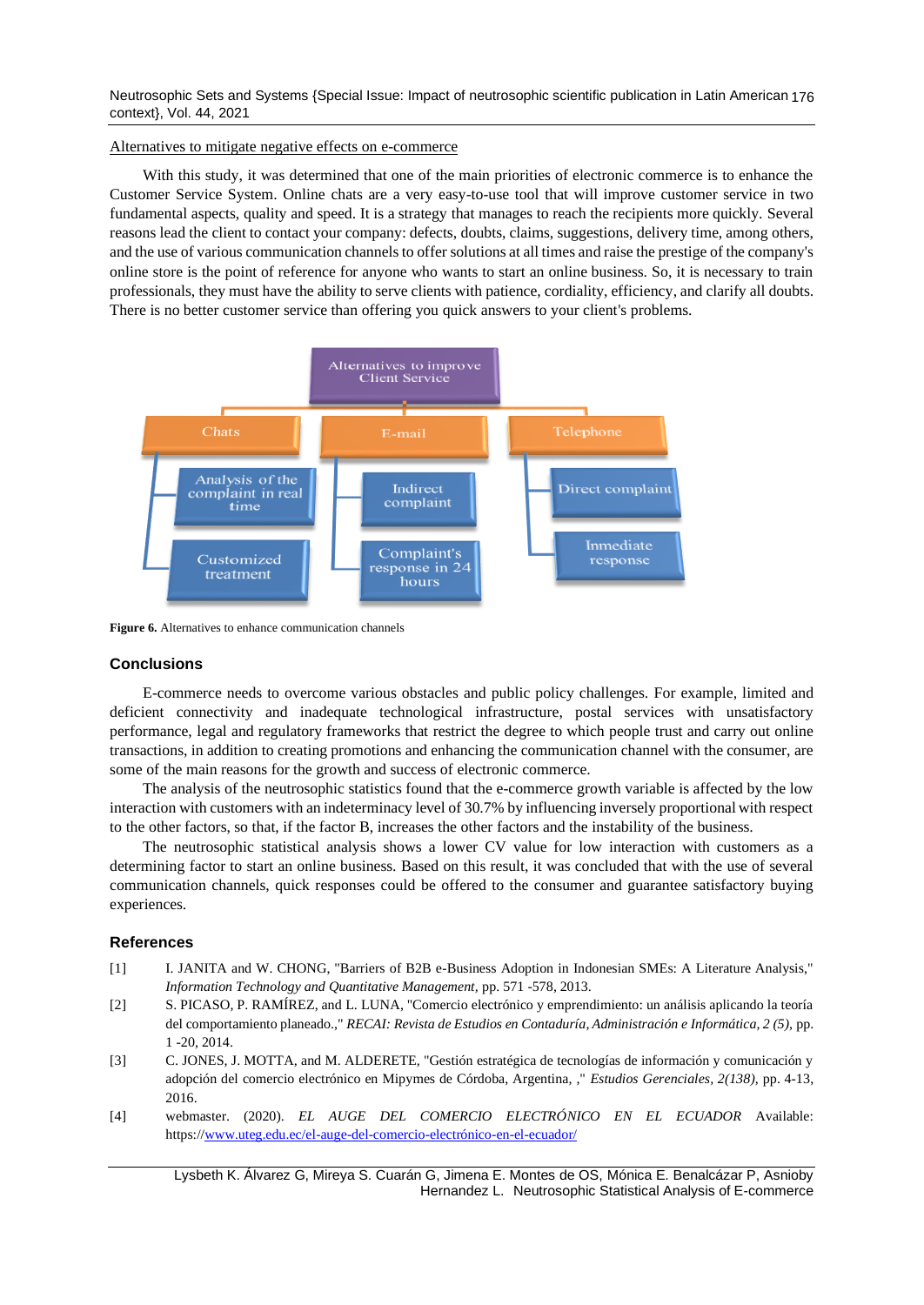- <span id="page-7-0"></span>[5] J. López González and M. Jouanjean, "Digital Trade: Developing a Framework for Analysis," *Trade Policy Papers, Nº 205, París, (OCDE).* 2017.
- <span id="page-7-1"></span>[6] *Informe sobre la economía de la información: digitalización, comercio y desarrollo, Ginebra,* UNCTAD, 2017.
- <span id="page-7-2"></span>[7] *La fortaleza del crecimiento del comercio en 2018 dependerá de las decisiones de política, Comunicado de Prensa, 12 de abril, Ginebra,* OMC, 2018.
- <span id="page-7-3"></span>[8] T. FREDRIKSSON, "E-Commerce Measurement. En: United Nations Conference on Trade and Development. Regional Workshop on International Merchandise Trade Statistics. Suzhou: UNCTAD, 13," 2017.
- <span id="page-7-4"></span>[9] *Doing Business 2018: Comparing Business Regulation for Domestic Firms in 190 Economies,* B. Mundial, 2018.
- <span id="page-7-5"></span>[10] COCKTAIL. (2021). *Estudios y Estadísticas de eCommerce* Available: https//cocktailmarketing.com.mx/estadisticaecommerce
- [11] S. Catanea. (2019). *Las 10 empresas de E-commerce más grandes del mundo*. Available: https:/[/www.noticias.ltda/ecommerce/10-empresas-ecommerce-mas-grandes-mundos/](http://www.noticias.ltda/ecommerce/10-empresas-ecommerce-mas-grandes-mundos/)
- [12] M. Á. Quiroz Martínez, J. Mora Mora, J. Medina Gruezo, and M. Y. Leyva Vázquez, "Modelos causales como ayuda a la comprensión de sistemas complejos: análisis de los factores críticos de éxito en el desarrollo de chatbots," *Revista Universidad y Sociedad,* vol. 12, pp. 64-72, 2020.
- [13] M. Q. Martinez, A. B. Quirumbay, and M. L. Vazquez, "ESTUDIO CUALITATIVO DE RECONOCIMIENTO DE EMOCIONES EN TIEMPO REAL PARA ATENCIÓN AL CLIENTE UTILIZANDO DEEPLENS FACE DETECTION," *Investigación Operacional,* vol. 42, pp. 63-73, 2021.
- <span id="page-7-6"></span>[14] N. MOON, S. SULTANA, F. NUR, and M. SAIFUZZAMAN, *Literature Review of the Trend of Electronic Commerce in Bangladesh Perspective. Global Journal of Management and Business Research*, 2017.
- <span id="page-7-7"></span>[15] J. k. GERRIKAGOITIA, I. CASTANDER, F. REBÓN, and A. ALZUA, "New trends of Intelligent EMarketing based on Web Mining for e-shops. International Conference on Strategic Innovative Marketing," 2014.
- <span id="page-7-8"></span>[16] L. Torres. (2021). *Evolución del comercio electrónico: Lo que podemos esperar en 2021*. Available: https/[/www.google.com/amp/s/latamlist.com/evolución-del-comercio-electrónico-lo-que-podemos-esperar-en-](http://www.google.com/amp/s/latamlist.com/evolución-del-comercio-electrónico-lo-que-podemos-esperar-en-2021/)[2021/](http://www.google.com/amp/s/latamlist.com/evolución-del-comercio-electrónico-lo-que-podemos-esperar-en-2021/)
- <span id="page-7-9"></span>[17] R. YAZDANIFARD and M. T. HUNN, "The Review of Alibaba's Online Business Marketing Strategies Which Navigate them to Present Success. Global Journal of Management and Business Research, 14(7)," 2014.
- <span id="page-7-10"></span>[18] M. L. Vázquez, J. Estupiñan, and F. Smarandache, "Neutrosofía en Latinoamérica, avances y perspectivas," *Revista Asociación Latinoamericana de Ciencias Neutrosóficas. ISSN 2574-1101,* vol. 14, pp. 01-08, 2020.
- [19] A. S. Molina, W. A. C. Calle, and J. D. B. Remache, "The application of Microsoft Solution Framework Software Testing using Neutrosophic Numbers," *Neutrosophic Sets and Systems,* vol. 37, pp. 267-276, 2020.
- [20] A. Abdel-Monem and A. Abdel Gawad, "A hybrid Model Using MCDM Methods and Bipolar Neutrosophic Sets for Select Optimal Wind Turbine: Case Study in Egypt," *Neutrosophic Sets and Systems,* vol. 42, pp. 1-27, 2021.
- [21] M. E. Á. Tapia, D. C. M. Raúl, and C. N. M. Vinicio, "Indeterminate Likert Scale for the Analysis of the Incidence of the Organic Administrative Code in the current Ecuadorian Legislation," *Neutrosophic Sets and Systems,* vol. 37, pp. 329-335, 2020.
- [22] C. E. Ochoa Díaz, L. A. Colcha Ramos, M. J. Calderón Velásquez, and O. Pérez Peña, "Knowledge-based Hiring Recommender Model for Occasional Services in the Public Sector," *Neutrosophic Sets and Systems,* vol. 37, pp. 176- 183, 2020.
- [23] F. d. R. Lozada López, M. E. Villacreses Medina, and E. C. Villacis Lascano, "Measure of Knowledge in Students at Uniandes, Ecuador, on the Manifestations of Oral Cancer," *Neutrosophic Sets and Systems,* vol. 37, pp. 151-159, 2020.
- [24] C. A. Escobar Suárez, R. Oliva Torres, and L. Espinoza Freire, "Neutrosophic Analysis of Complications Generated by Hypothyroidism during Pregnancy," *Neutrosophic Sets and Systems,* vol. 37, pp. 141-150, 2020.
- [25] A. D. M. Manzano, J. Y. V. Villegas, L. M. O. Escobar, and L. T. Jiménez, "Neutrosophic Analysis of the Facultative Vote in the Electoral Process of Ecuador," *Neutrosophic Sets and Systems,* vol. 37, pp. 355-360, 2020.
- [26] C. C. Guillot, D. R. M. Medina, and M. A. B. Ávalos, "Neutrosophic Evaluation of Depression Severity," *Neutrosophic Sets and Systems,* vol. 37, pp. 242-249, 2020.
- [27] J. L. R. Villafuerte, L. D. T. Torres, and L. T. Jimenez, "Neutrosophic Hypothesis to validate a modification for Article 630 of the Integral Organic Criminal Code of Ecuador," *Neutrosophic Sets and Systems,* vol. 37, pp. 260-266, 2020.
- [28] P. E. D. P. Franco, A. J. P. Palacio, and I. A. C. Piza, "Neutrosophic Hypothesis to validate a Reform Project to Article 87 of the General Organic Code of Processes of Ecuador," *Neutrosophic Sets and Systems,* vol. 37, pp. 316- 322, 2020.